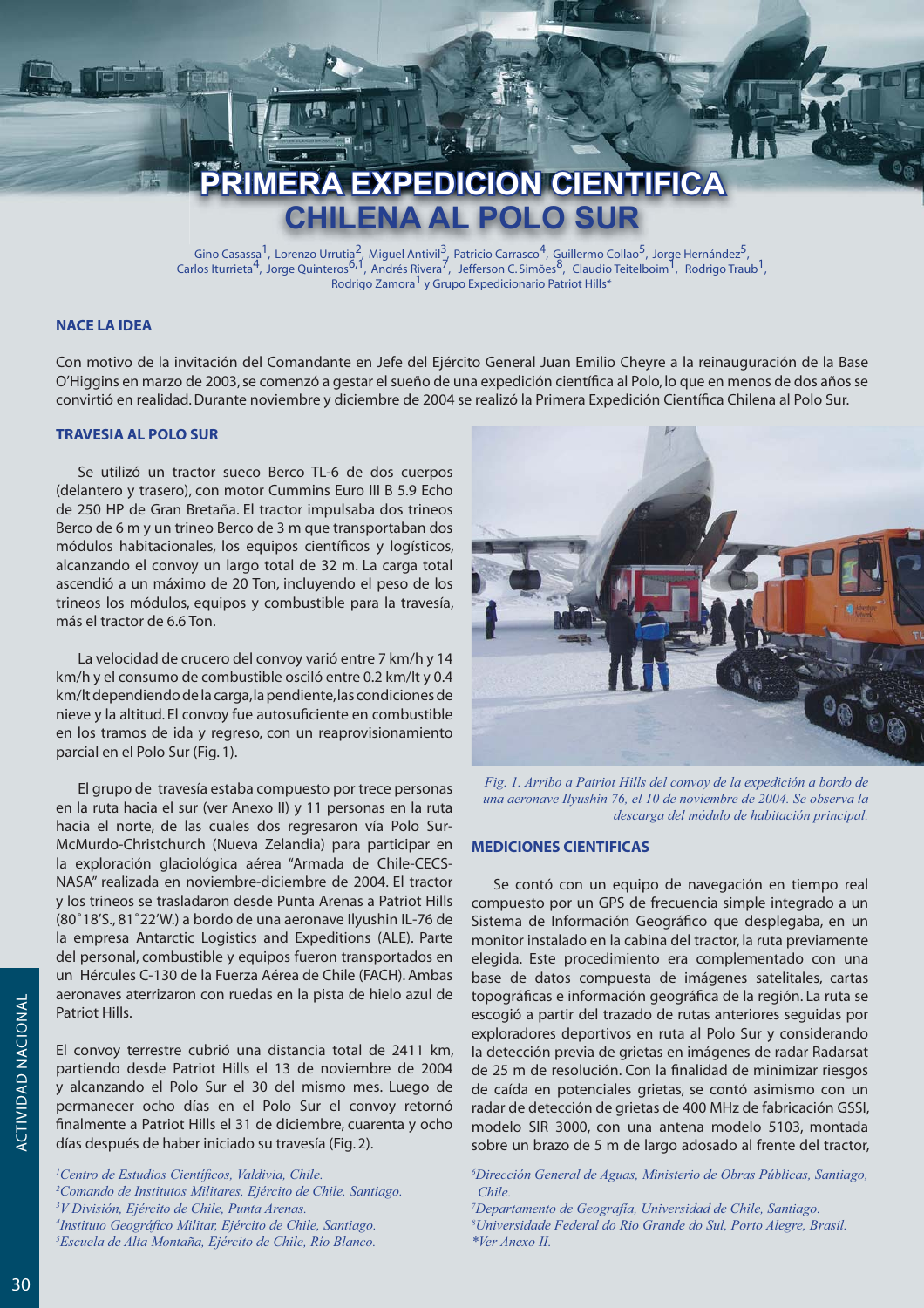

que permite un tiempo de reacción de varios segundos (dependiendo de la velocidad del tractor) antes de enfrentar posibles grietas

En ruta hacia el sur, se midió espesores de hielo superiores a los 3,000 m mediante el empleo de un radar de 150 MHz facilitado por la Universidad de Kansas (KU), EE.UU. Durante el regreso al norte, se realizaron mediciones de la acumulación de nieve/neviza de capas someras (~60 m) del glaciar, mediante un radar de acumulación de nieve de 400 MHz idéntico al radar de grietas, pero con una antena impulsada sobre un trineo detrás del convoy. El posicionamiento preciso de los registros de radar se obtuvo mediante un receptor GPS Trimble NetRS de doble frecuencia, prestado por la Universidad Estatal de Ohio (OSU), EE.UU. A lo largo de la ruta se instalaron 54 balizas, las que se midieron mediante GPS de doble frecuencia en ruta al sur y nuevamente al regreso para determinación de velocidades del hielo. Se tuvo acceso a con un total de seis de una profundidad entre 4 m y 46 m, y un total de 225 m de testigos los cuales serán analizados para la determinación de su composición química. Se recolectaron asimismo 105 muestras superficiales de nieve cada 10 km a lo largo de una ruta bajo condiciones limpias y cada 20 km se midió la densidad de la nieve superficial (columna de nieve de ~1.2 m) con tubo muestreador Monte Rosa. Las mediciones de testigos de neviza y de nieve superficial serán complementadas con las observaciones del radar de acumulación de nieve. Constituirán una contribución al programa International Trans-Antarctic Scientific Expedition (ITASE), patrocinado por el Comité Científico de Investigaciones Antárticas (SCAR). Estos datos permitirán caracterizar en detalle el cambio climático durante los últimos 200 años, desde la revolución industrial, así como su variabilidad espacial a lo largo de la transecta. El procesamiento y análisis de los testigos de neviza serán efectuados en Chile, Brasil y laboratorios de Argentina y Europa.



datos GPS de doble frecuencia recolectados por la Fundación Nacional de Ciencias (NSF-EE.UU.) en el Polo Sur durante el período de la travesía, los que serán utilizados para procesar datos GPS cinemáticos. El análisis de los datos de radar, datos GPS cinemáticos, posiciones y altura de balizas proporcionará información sobre las características del hielo continental y de su estabilidad a través de la transición de la Antártica Occidental a la Antártica Oriental.

Un punto geodésico fue instalado sobre roca en Lewis Nunatak, Montes Thiel (85°41' S, 8806' W), medido mediante GPS de doble frecuencia por un período de 12 horas, proveyendo información base para estudios tectónicos y constituyendo asimismo el punto más meridional de la Red Geodésica Nacional del Instituto Geográfico Militar (IGM). Se realizaron mediciones cada 10 km a lo largo de la ruta mediante un gravímetro Lacoste/Romberg modelo G, las que en combinación con datos de profundidad del glaciar permitirán caracterizar la estructura de la corteza a lo largo de la transecta, como asimismo la determinación del geoide. Se midieron un punto de referencia gravimétrico establecido en roca en Patriot Hills y otros dos puntos sobre el glaciar que hay cerca de la Base Amundsen-Scott en el Polo Sur.

Cada 2 grados de latitud se recolectó un testigo de neviza mediante un taladro electromecánico de fabricación suiza,

Fig. 2. Convoy expedicionario en el plateau polar. De derecha a izquierda el tractor Berco TL-6, el trineo el módulo de radar/GPS y carga, el trineo con el módulo habitación principal y el trineo con el baño y el equipo generador.

# **PATRIOT HILLS**

La FACH estableció en Patriot Hills un campamento base, con capacidad de apoyo logístico tanto para las operaciones aéreas como la travesía terrestre. Para situaciones eventuales de emergencia, la FACH contó con dos aeronaves Twin Otter DHC-6 equipadas con esquís durante todo el período de la expedición. El grupo total de la Expedición Científica ascendió en Patriot Hills a un total de cuarenta personas, con ocho miembros expedicionarios del Ejército de Chile, el Centro de Estudios Científicos (CECS) y la Universidad Federal de Rio Grande do Sul (UFRGS) (ver Anexo II).

El IGM estableció 10 puntos de referencia en roca en la vecindad de Patriot Hills para estudios tectónicos y de apoyo a labores cartográficas, cada uno con mediciones durante un período mínimo de 48 h mediante receptores GPS de doble frecuencia (parcialmente facilitados por OSU). Durante toda la travesía, el IGM operó una estación GPS de doble frecuencia en roca, la cual será utilizada en combinación con los datos del Polo Sur para el procesamiento diferencial de los datos GPS.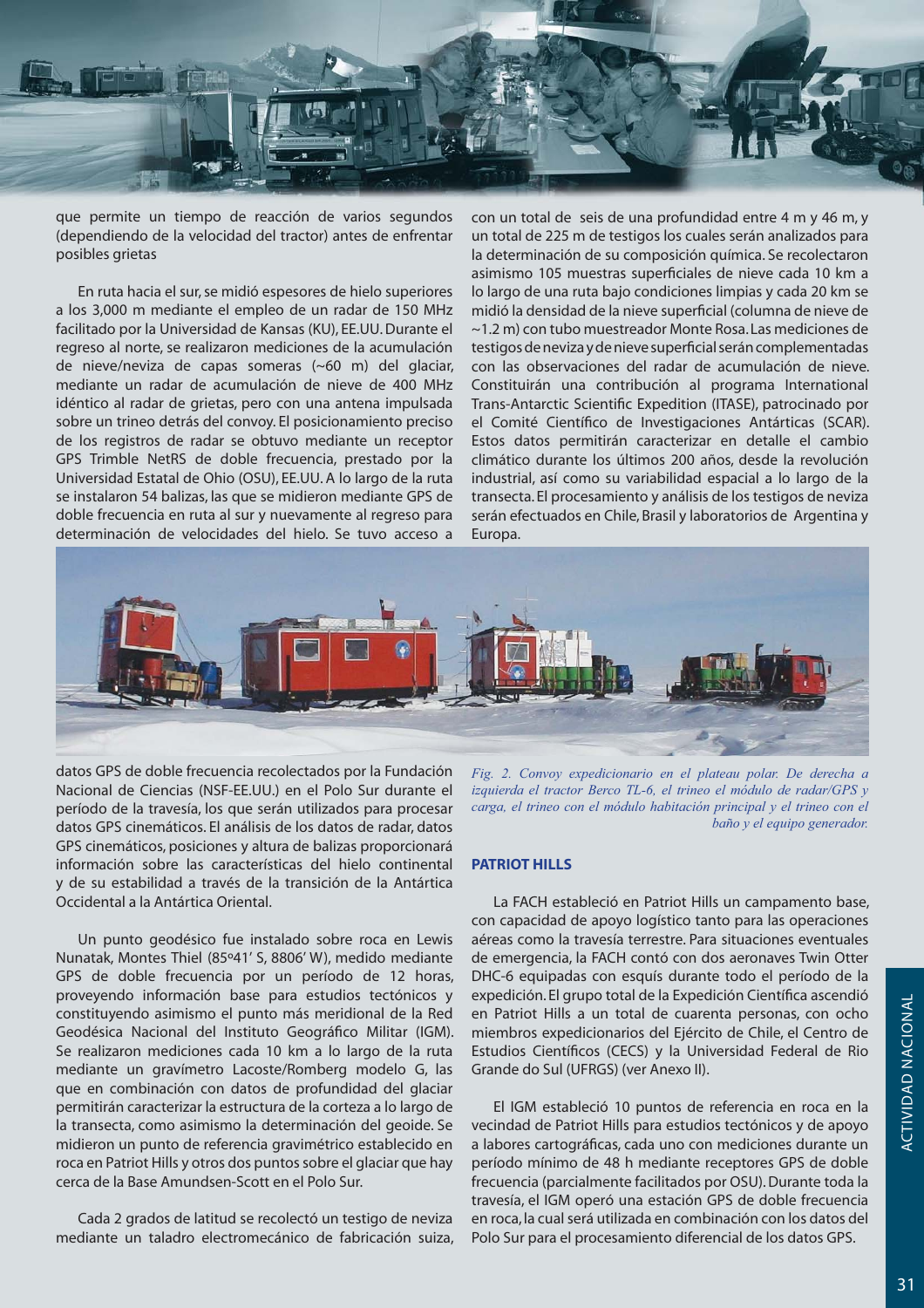

En la vecindad de Patriot Hills el CECS midió, mediante GPS de doble frecuencia, 165 sitios en nieve y hielo establecidos en 1997, con la finalidad de calcular cambios de elevación y el estado de equilibrio del glaciar.

En Patriot Hills la UFRGS recolectó 4 muestras de nieve superficial y, en colaboración con la Dirección Meteorológica de Chile (DMC-FACH), se realizaron registros meteorológicos de temperatura del aire, humedad y viento en intervalos de 3 horas.



Cena en el "coche salón", módulo habitacional.

# **AGRADECIMIENTOS**

La Expedición fue financiada conjuntamente por el Centro de Estudios Científicos, el Ejército de Chile y el Ministerio de Defensa Nacional, contando con el especial apoyo de la ex Ministra de Defensa, Dra. Michelle Bachelet. El Programa Científico Brasileño (PROANTAR) contribuyó con la participación de dos científicos de la Universidad Federal de Rio Grande do Sul (UFRGS), quienes efectuaron muestreos de nieve, perforación de testigos de neviza, análisis de testigos y de meteorología. La Fundación Nacional de Ciencias de los Estados Unidos (NSF), gracias al apoyo del Jefe de sus Programas Polares Dr. Karl Erb, prestó un valioso apoyo en el Polo Sur, donde brindaron además su colaboración el Jefe de la Sección de Ciencias Antárticas de la NSF Dr. Scott Borg, el representante de la NSF en la Base Amundsen-Scott Sr. Jerry Martin y la representante de Raytheon Polar Services B.K. Grant. El Dr. Larry Hothem del US Geological Survey y la Dra. Brenda Everitt de Raytheon Polar Services contribuyeron con datos GPS en el Polo Sur. Al Baker y Kathy Hill de Raytheon Polar Services prestaron ayuda con datos gravimétricos y glaciológicos en el Polo Sur. Se contó con el importante apoyo de la empresa ALE en Punta Arenas y Patriot Hills, gracias a sus directivos Sres. Mike McDowell y Peter McDowell, y al encargado de la base de P.Hills Sr. Mike Sharp, y a todo

su personal. El Instituto Antártico Chileno contribuyó a la materialización de la expedición mediante gestiones de su Director Dr. José Retamales y tuvo el apoyo de su antecesor embajador Oscar Pinochet de la Barra y de los funcionarios del INACH. Agradecimientos por el constante apoyo al Ejército de Chile, en especial a su Comandante en Jefe General de Ejército Juan Emilio Cheyre, al General de División Ricardo Izurieta, al General de Brigada Jorge Gualda y al Mayor Julio Contreras. La Expedición agradece también el valioso apoyo de la FACH, particularmente al Comandante en Jefe General (A) Osvaldo Sarabia y a todo el grupo basado en Patriot Hills al mando del Comandante Víctor Villalobos. Gracias a todo el personal del CECS que hizo posible esta campaña, particularmente a Vivian Scharager, Margarita Cabrera, Francisca Bown, Fernando Ordenes y al Mayor Luís Araya. La imagen Radarsat fue proporcionada por NASA y la Agencia espacial Canadiense. El Dr. Michael Bevis y el Dr. Eric Kendrick de OSU facilitaron equipos GPS. El Dr. Prasad Gogineni y el Dr. Pannirselvam Kanagaratnam de KU facilitaron un equipo de radar. El Dr. Robert Thomas de EG&G, NASA Wallops y el Dr. Eric Rignot de JPL, EE.UU., contribuyeron con sugerencias y contactos. Agradecimientos a la empresa Berco Produktion AB, particularmente a los Sres. Lars Lindberg, Roland Bergström y Niels Bergstedt. El CECS está financiado por Fundación Andes, la Iniciativa Científica Milenio y la Fundación Tinker. La UFRGS está auspiciada por el Programa Antártico Brasileiro (financiado por Conselho Nacional de Desenvolvimento Científico e Tecnológico - CNPq).



Retorno a Patriot Hills, 31 de diciembre de 2004.

# ANFXO I

#### Bitácora de la Travesía al Polo Sur

DIA 1, 13 Noviembre, Partida desde Patriot Hills, 7 km de marcha, Detención en Lat 80°18'47" S, Long 81°00'47" W.

DIA 2.14 Noviembre. 65 km de marcha, distancia total recorrida 72 km. Detención en Lat 80°41'19" S, Long 79°47'35" W.

DIA 3.15 Noviembre. 62 km de marcha, distancia total recorrida 127 km.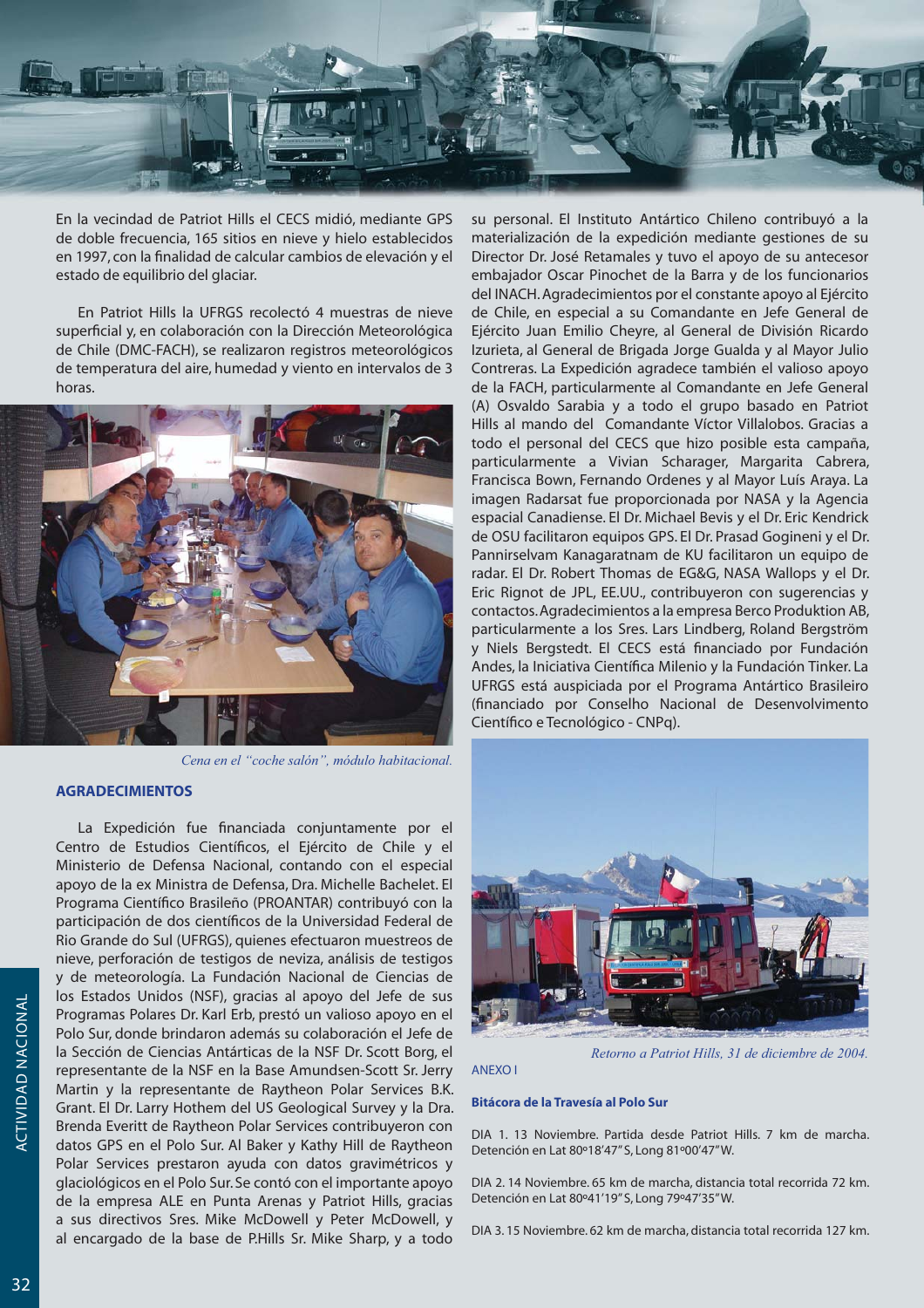

Detención a las 22:45 h en baliza 6, Lat 81°14'09" S, Long 79°52'13" W. Temperatura -18.6°C, viento 13 kt, nubosidad 2/8, visibilidad ilimitada.

DIA 4.16 Noviembre. TL-6 se atascó en la nieve al comienzo de la jornada y hubo que soltar trineos. 87 km de marcha, distancia total recorrida 214 km. Detención a las 23:15 h en baliza 10, Lat 82°00'01" S Long 79°57'49" W. Temperatura -19.6°C, viento 8 kt, cielos despejados, visibilidad ilimitada.

DIA 5.17 Noviembre. Niple suelto del TL-6, se agregaron 4 galones de líquido hidráulico. 79 km de marcha, distancia total recorrida 293 km. Detención a las 23:10 h en baliza 14, Lat 82°41'26" S, Long 79°36'25" W. Temperatura -20.8°C, viento 8 kt, cielos despejados, visibilidad ilimitada.

DIA 6.18 Noviembre. 86 km de marcha, distancia total recorrida 379 km. Detención a las 22:50 h en baliza 18, Lat 83° 25' 56" S, Lon 80° 03' 11" W. Temperatura -23.3°C, viento 2.5 kt, nubosidad 2/8, visibilidad ilimitada.

DIA 7.19 Noviembre. 93 km de marcha, distancia total recorrida 472 km. Marcha suave las primeras dos horas, luego bastante movimiento debido a sastrugis. Detención a las 22:15 h 10 km al sur de baliza 22, Lat 84°15'30" S, Lon 80°15'51" W. Temperatura -24.1°C, viento 2.5 kt, nubosidad 1/8, visibilidad ilimitada.

DIA 8.20 Noviembre. 93 km de marcha, distancia total recorrida 565 km. Movimiento moderado del convoy. Detención a las 23:05 h en baliza 27, Lat 85°04'59"S, Long 80°47'33" W. Temperatura -26.0°C, viento 1.5 kt, nubosidad 0/8, visibilidad ilimitada. Práctica de voleibol y fútbol en la nieve, celebramos cruce de 85°S, mitad de la travesía.

DIAS 9-10.21-22 Noviembre. 86 km de marcha, distancia total recorrida 651 km. A los 16 km de marcha fuga de 50 lt de líquido hidráulico, la mayor parte fue recuperado. Luego el TL-6 queda atascado en la nieve, hubo que desconectar trineos. Detención a las 04:45 h del 22 noviembre en baliza 31, Lat 83°48'55" S, Long 81°33'08" W. Temperatura -26.7°C, viento 2.0 kt, nubosidad 1/8, visibilidad ilimitada.

DIAS 11-12.22-23 Noviembre. 85 km de marcha, distancia total recorrida 736 km. Detención a las 01:25 h del 23 noviembre en baliza 34, Lat 86°33'06" S, Long 81°40'59"W. Temperatura -26.7°C, viento 1.5 kt, cielo despejado, visibilidad ilimitada.

DIAS 12-13.23-24 Noviembre. 84 km de marcha, distancia total recorrida 820 km. Detención a las 14:40 h en baliza 39. Lat 87°17'12" S. Long 81°49'16" W. Temperatura -28.1°C, viento 5 kt, nubosidad 2/8, visibilidad ilimitada.

DIAS 13-14.24-25 Noviembre. 44 km de marcha, distancia total recorrida 864 km. Al inicio problemas con armado del filtro de aqua del combustible petróleo. Desvió luego cruzarla en sector más seguro. Detención a las 04:00 h en baliza 41, Lat 87°37'16" S, Long 81°53'49" W. Temperatura -27.6°C, viento 11 kt, nubosidad 8/8, visibilidad 5 km.

DIAS 14-15.25-26 Noviembre. 48 km de marcha, distancia total recorrida 912 km. Sastrugis y nieve blanda, unido a la altura (~2500 m) resulta en velocidad lenta. Detención a las 05:15 h en baliza 43, Lat 88°01'22" S, Lon 82°04'26" W. Temperatura -30.1°C, viento 7 kt, nubosidad 1/8, visibilidad 30 km.

DIAS 15-16. 26-27 Noviembre. 65 km de marcha, distancia total recorrida 977 km. Cruzamos paralelo 88 23 S, punto más meridional alcanzado por Shackleton en 1909. Detención a las 06:00 h en baliza 46, Lat 88° 34' 29" S, Long 82° 23' 17" W, altitud 2615 m. Temperatura -33.4°C, viento 1 kt, nubosidad 2/8, visibilidad ilimitada.

DIAS 16-17. 27-28 Noviembre. 64 km de marcha, distancia total recorrida 1041 km, altura 2744 m. Pocos satrugis, suave travesía, velocidad lenta debido a nieve blanda y altitud. Detención a las 07:00 h del 28 noviembre en baliza 49, Lat 89° 07' 34" S, Long 83° 03' 18" W. Temperatura -31.9°C, viento 5 kt.

DIAS 17-18, 28-29 Noviembre, 62 km de marcha, distancia total recorrida 1103 km. Dificultades en arrangue del motor al inicio. Detención a las 07:15 h del 29 noviembre en baliza 52, Lat 89°40'41" S, Long 86°32'03" W. Temperatura -30.2°C, viento 7 kt.

DIA 19.30 Noviembre. 42 km de marcha, distancia total recorrida 1145 km. Alcanzamos el Polo Sur a las 21:00 h, emotiva recepción por parte del personal de la Base Amundsen-Scott. Toma de fotos en polo ceremonial y geográfico. Estacionamiento del convoy a un costado de la base, Lat 89°59'38" S, Long 166°15'56" W, altitud 2850 m. Temperatura -29.2°C, viento 9 kt, nubosidad 2/8, visibilidad 20 km. DIAS 20 al 27, 1 al 8 Diciembre, Estadía en el Polo Sur, Mantención y reparaciones del convoy, visitas a la base, pruebas con equipo de radar de acumulación de nieve. Perforación de un testigo de neviza de 31 m a un costado de la base, Lat 89°58'28" S, Long 28°09'54" W.

DIA 28.9 Diciembre. 64 km de marcha. Iniciamos retorno a Patriot Hills, siguiendo nuestras huellas dejadas a la ida. En el paralelo 89 35 nos encontramos con 4 esquiadores ingleses que se dirigen al Polo Sur, convidándoles un chocolate caliente. Detención en baliza 49, Lat 89°07'34" S, Long 87°02'53"W, altitud 2741 m. Temperatura -24.5 °C, viento 10 kt.

DIAS 29.10 Diciembre. Perforación de 4 m de testigo de neviza en baliza 49 mediante taladro manual, se atasca el taladro pero es recuperado.

DIAS 29-30.10-11 Diciembre, 126 km de marcha, distancia total recorrida desde el Polo Sur 231 km. Detención a las 12:45 h del 11 diciembre en baliza 43, Lat 88°01'21" S, Long 82°04'16" W. Temperatura -21.9°C, viento 12 kt.

DIAS 31-32.12-13 Diciembre. Perforación de 43 m de testigo de neviza en baliza 43 mediante taladro electromecánico.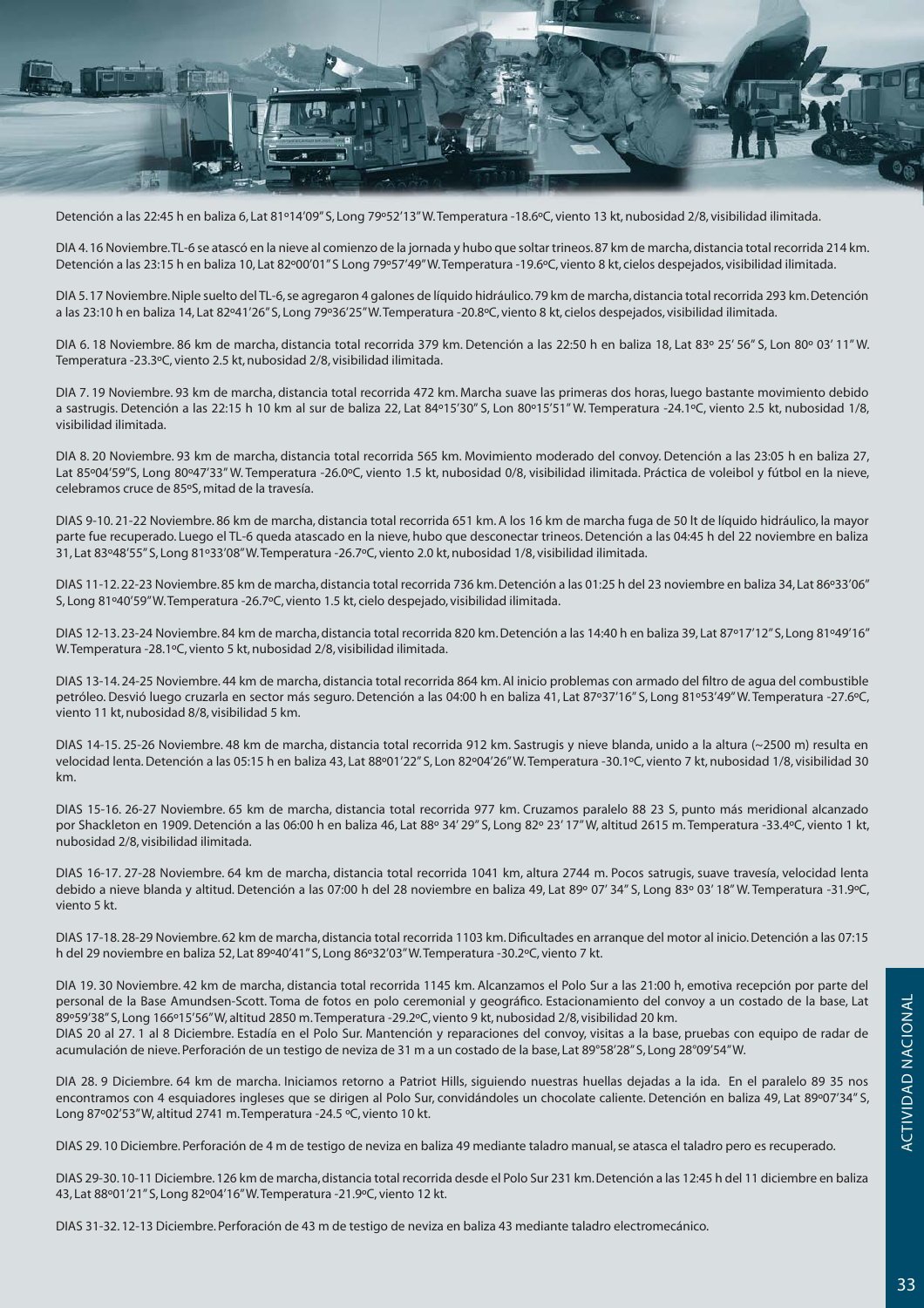

DIAS 32-33.13-14 Diciembre. 109 km de marcha, distancia total recorrida desde el Polo Sur 340 km. Detención las 13:00 h en baliza 38, Lat 87°06'08" S, Long 81°45'46" W. Temperatura -19.4°C, viento 0.3 kt, nubosidad 8/8, visión blanca, altura 2152 m.

DIA 34.15 Diciembre. 126 km de marcha, distancia total recorrida desde el Polo Sur 466 km. Detención las 23:30 h en baliza 32, Lat 85°59'57" S, Long 81°35'20"W. Temperatura -13.1°C, viento 7.5 kt, nubosidad 8/8, visión blanca, altura 1644 m.

DIAS 33-35. 16-18 Diciembre. Parte del grupo permanece en baliza 32 taladrando un testigo de neviza de 46 m. El resto del grupo viaja con el TL-6 (sin trineos) al Nunatak Lewis, Montes Thiel, a instalar exitosamente un punto geodésico en roca, con una distancia recorrida entre baliza 32-Nunatak Lewis-baliza 32 de 130 km.

DIAS 35-36. 18-19 Diciembre. 124 km de marcha, distancia total recorrida desde el Polo Sur (incluyendo desvío de 130 km a Montes Thiel) 720 km. Detención las 14:30 h del 19 diciembre en baliza 26, Lat 84º53'59" S, Long 80º38'12" W. Temperatura -11.4 °C, viento 9 kt, nubosidad 3/8, altura 1318 m.

DIAS 37.20 Diciembre. 104 km de marcha, distancia total recorrida desde el Polo Sur (incluyendo desvío de 130 km a Montes Thiel) 824 km. Detención las 16:45 h en baliza 21, Lat 83°58'59" S, Long 80°07'04" W. Temperatura -14.8°C, viento 0.5 kt, nubosidad 1/8.

DIAS 38-39, 21-22 Diciembre, Perforación de 22 m en baliza 21.

DIAS 39-40. 22-23 Diciembre. 168 km de marcha, distancia total recorrida desde el Polo Sur (incluyendo desvío de 130 km a Montes Thiel) 992 km. Detención las 20:20 h del 23 Diciembre en baliza 13, Lat 82°30'30" S, Long 79°28'02" W. Temperatura -11.9°C, viento 2.5 kt, cielos despejados, visibilidad ilimitada, altura 936 m.

DIAS 41-43, 24-26 Diciembre, Perforación "navideña" de 43 m en baliza 13.

DIAS 43-44.26-27 Diciembre. 167 km de marcha, distancia total recorrida desde el Polo Sur (incluyendo desvío de 130 km a Montes Thiel) 1159 km. Detención las 19:53 h del 27 Diciembre en baliza 5, Lat 81º03'09" S, Long 79º50'09" W. Temperatura -11.0°C, viento 4 kt, cielos despejados, nubosidad 1/8, altura 732 m.

DIAS 45-47, 28-30 Diciembre, Perforación de 36 m en baliza 5.

DIAS 47-48. 30-31 Diciembre. 107 km de marcha, distancia total recorrida desde el Polo Sur (incluyendo desvío de 130 km a Montes Thiel) 1266 km. Misión cumplida! A las 16:30 h del 31 de diciembre llegamos finalmente de regreso a Patriot Hills, con un emotivo reencuentro con los demás miembros de la Expedición, grandes celebraciones de fin de año.

# **ANFXO II**

# **GRUPO EXPEDICIONARIO AL POLO SUR 2004**

# A. Grupo Expedicionario Travesía al Polo Sur

- 1.- Lorenzo Urrutia D., Ejército de Chile, Director Operativo, Teniente Coronel.
- 2.- Gino Casassa R., CECS, Director Científico, Glaciólogo.
- 3.- Patricio Carrasco A., Ejército de Chile, Teniente Coronel, Ingeniero Politécnico.
- 4.- Jorge Hernández C., Ejército de Chile, Mayor, Médico.
- 5.- Miquel Antivil B., Ejército de Chile, Sargento 2º, Mecánico.
- 6.- Guillermo Collao F., Ejército de Chile, Cabo 1º, Conductor, Especialista en Montaña.
- 7.- Carlos Iturrieta P., Ejército de Chile, Ingeniero Geomensor.
- 8.- Claudio Teitelboim W., CECS, Físico.
- 9.- Andrés Rivera I., CECS, Glaciólogo.
- 10.- Rodrigo Zamora M., CECS, Ingeniero Electrónico.
- 11.-Jorge Quinteros M., CECS-Dirección General de Aguas, Nivomensor.
- 12.- Rodrigo Traub R., CECS, logístico en alimentación.
- 13.- Jefferson C. Simões, UFRGS-Brasil, Glaciólogo.

# **B. Grupo Expedicionario a Patriot Hills**

- 1.- Guillermo Neira B., Ejército de Chile-CECS, Jefe de Grupo, Teniente Coronel.
- 2.- Edgardo Ortiz R., Ejército de Chile, Sargento 2º, Mecánico.
- 3.- José Fuentes V., Ejército de Chile, Sargento 2º, Especialista en Montaña.
- 4.- Marco Antonio Pérez H., Ejército de Chile, Cabo 1º, Especialista en Montaña.
- 5.- Carlos Arriaza P., Ejército de Chile, IGM, Ingeniero Geomensor.
- 6.- Germán Aquilera R., Ejército de Chile, IGM, Técnico Geomensor.
- 7.- Felipe Contreras C., CECS, Especialista en Logística y Montaña.
- 8.- Francisco E. Aquino, UFRGS-Brasil, Climatólogo.